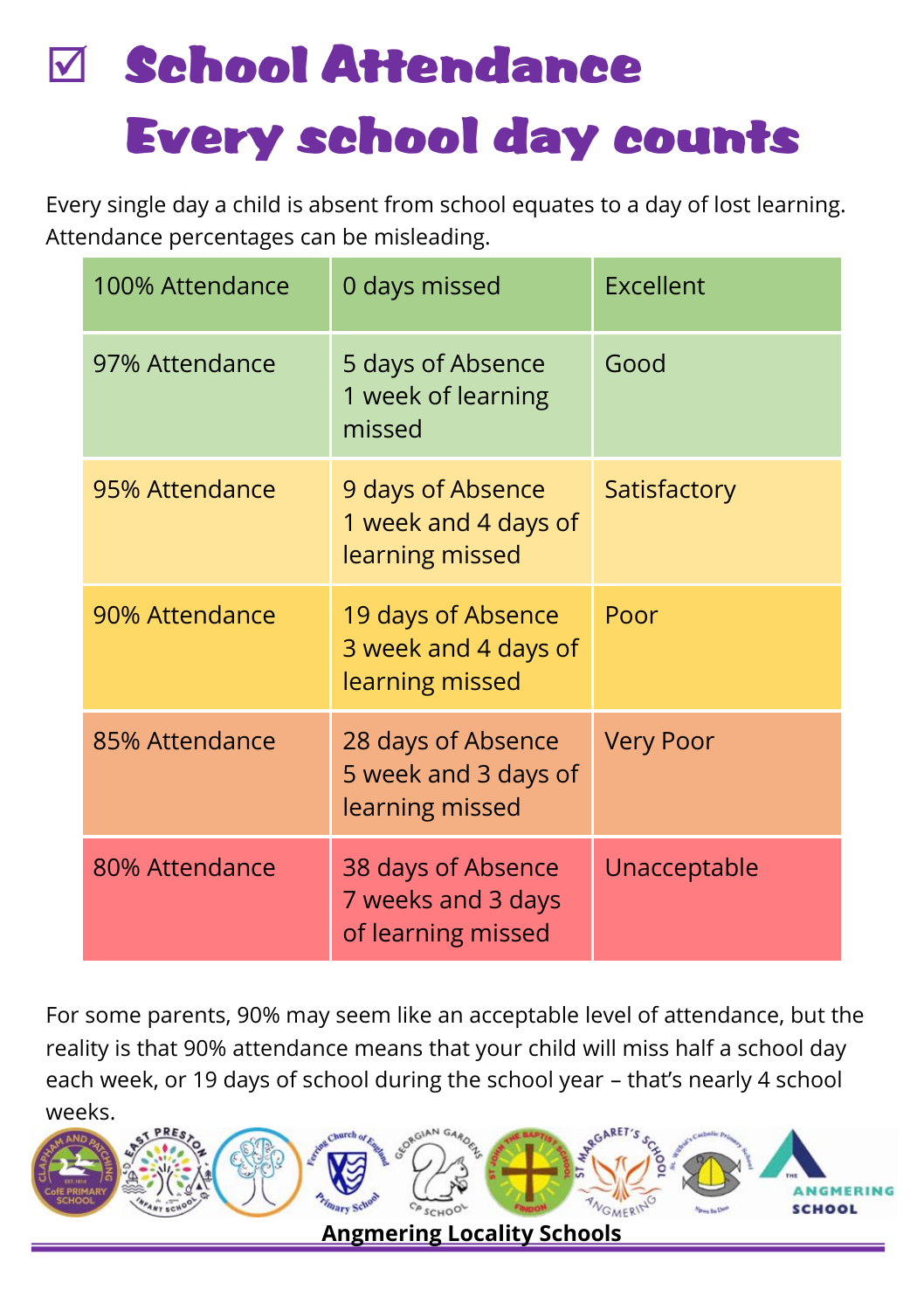#### What the law says

Under section 7 of the Education Act 1996, it is the duty of parents who have a child of compulsory school age to ensure their child receives efficient full-time education suitable to their age. This education can be provided by regular attendance at school or otherwise – for example, home education.

Section 444 of the Education Act 1996 states that if a child registered at a school fails to attend regularly, then his or her parent is guilty of an offence. This applies to all parents of a child, including any step-parent or any other adult with caring responsibilities for the child.

Any parent responsible for a child who fails to attend regularly may face court action, or receive a fixed-penalty notice fine of up to £120 per parent per child. For a family of 4, this could lead to fines totalling nearly £500 for unauthorised absence of both children.



You can demonstrate your commitment to your child's education by not taking holidays during term time. Any child or young person who is absent from school due to a holiday will miss out on important learning and will fall behind with their school work.

In each school year there are only 190 statutory school days – this allows plenty of time for holidays to be arranged outside term time. Holidays taken during term time will be categorised as unauthorised absence.



**Avoid taking family holidays during the school term**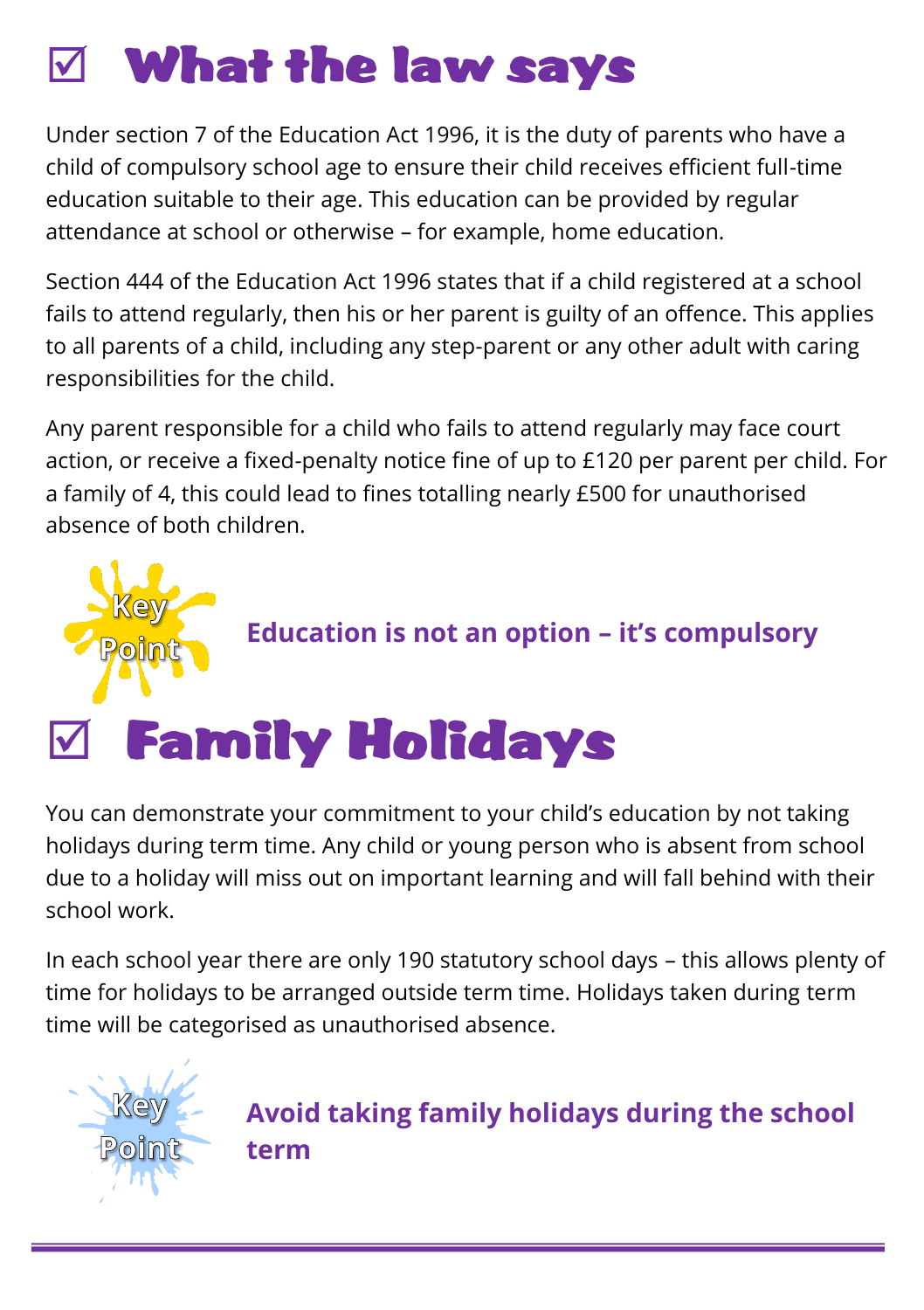# Why attendance at school is so important

If a child of school age is registered at a school, it is essential that they attend school regularly and maintain a pattern of good attendance throughout their school career.

Excellent attendance at school is important to allow a child or young person to fulfil their potential. Research by the department of education shows that for every day of schooling missed, there is an impact on children's success at Year 6 and Year 11.



#### **Children with full attendance are twice as likely to get 5 good GCSEs as those with 90% attendance<sup>1</sup>**

Below are just some of the key reasons why it is so important children attend school:

- $\nabla$  To learn
- $\overline{M}$  To have fun
- $\boxtimes$  To build friendships
- $\boxtimes$  To experience new things in life
- $\boxtimes$  To gain qualifications
- $\boxtimes$  To develop new skills
- $\boxtimes$  To build confidence and self-esteem

### Punctuality matters

The school day is planned so that learning begins as soon as children enter the classroom each morning. Each time your child is late, they will have missed some of that learning. In fact, being just 5 minutes late each day equates to losing a whole day of learning each term. Being 10 minutes late each day means your child missing out on more than week's learning each year.

1 [https://www.gov.uk/government/publications/absence-and-attainment-at-key-stages-2-and-4-2013-to-](https://www.gov.uk/government/publications/absence-and-attainment-at-key-stages-2-and-4-2013-to-2014)[2014](https://www.gov.uk/government/publications/absence-and-attainment-at-key-stages-2-and-4-2013-to-2014)